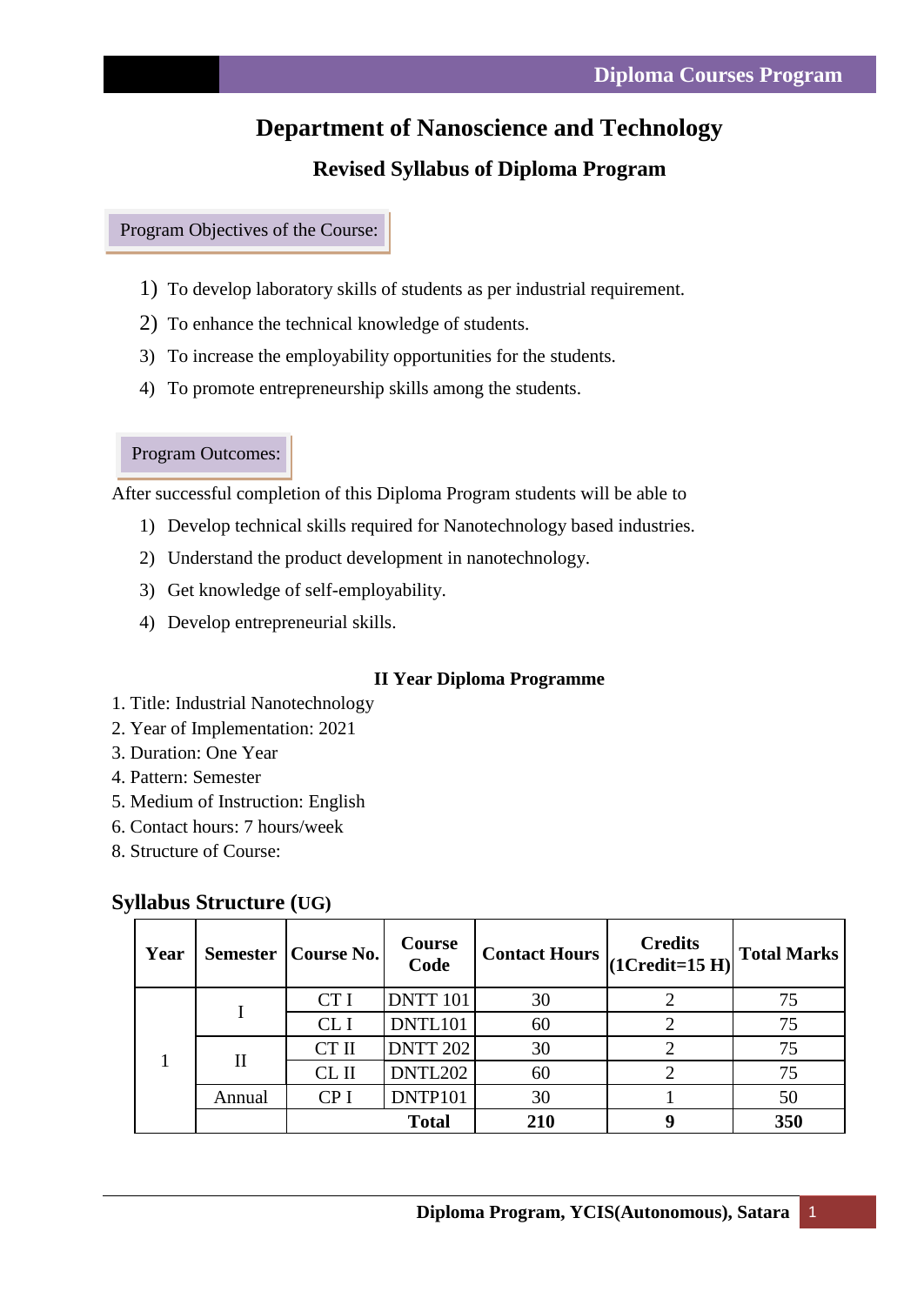| Year           | <b>Semester</b>                                                              | Course No.      | Course<br>Code  | <b>Contact Hours</b> | <b>Credits</b><br>$(1Credit=15 H)$ | <b>Total Marks</b> |
|----------------|------------------------------------------------------------------------------|-----------------|-----------------|----------------------|------------------------------------|--------------------|
| $\overline{2}$ | III                                                                          | CT III          | <b>DNTT 303</b> | 30                   | $\overline{2}$                     | 75                 |
|                |                                                                              | CL III          | DNTL303         | 60                   | $\overline{2}$                     | 75                 |
|                | IV                                                                           | CT IV           | DNTT 404        | 30                   | $\overline{2}$                     | 75                 |
|                |                                                                              | CL IV           | DNTL404         | 60                   | $\overline{2}$                     | 75                 |
|                | Annual                                                                       | CP II           | DNTP202         | 30                   |                                    | 50                 |
|                | Industrial and or Incubation and or<br><b>Research and or Field Training</b> |                 |                 | 30                   | 1                                  |                    |
|                |                                                                              |                 | <b>Total</b>    | 240                  | 10                                 | 350                |
|                | $\mathbf{V}$                                                                 | CT <sub>V</sub> | <b>DNTT 505</b> | 30                   | $\overline{2}$                     | 75                 |
|                |                                                                              | <b>CLV</b>      | DNTL505         | 60                   | $\overline{2}$                     | 75                 |
|                | VI                                                                           | CT VI           | <b>DNTT 606</b> | 30                   | $\overline{2}$                     | 75                 |
|                |                                                                              | CL VI           | DNTL606         | 60                   | $\overline{2}$                     | 75                 |
|                | Annual                                                                       | CP III          | DNTP303         | 60                   | $\overline{2}$                     | 100                |
|                | Industrial and or Incubation and or<br>Research and or Field Training        |                 |                 | 30                   | 1                                  |                    |
|                |                                                                              |                 | <b>Total</b>    | 270                  | 11                                 | 400                |
|                |                                                                              |                 | <b>Total</b>    | 720                  | 30                                 | 1100               |

C: Course, T: Theory, L: Lab (Practical), P: Project Total No. of Courses: 15 (Theory: 06, Practical: 06, Project: 03) Theory and Practical: Semester, Project: Annual

### **Semester III**

## **DNTT 303: Thin film Sensor Technology (Contact Hrs: 30 Credits: 2)**

#### **Learning Objectives:**

Students will be able to

- 1) Get aware about thin film sensor technology.
- 2) Understand the industrial applications of sensors.

#### **Unit I Nanosensors:** (15)

Introduction to sensors. Characteristics and terminology - static and dynamic characteristics. Micro and Nano- -sensors, Fundamentals of sensors, biosensor, micro fluids, Packaging and characterization of sensors, Sensors for aerospace and defense. Organic and inorganic Nano- sensors.

#### **Unit II Nanotechnology enabled devices:** (15)

Nanomaterials and nanostructured films, Nanoscale electronic and ionic transport. Sensor for bio-medical applications. Nanoparticle-biomaterial hybrid systems for sensing applications. Gas sensor.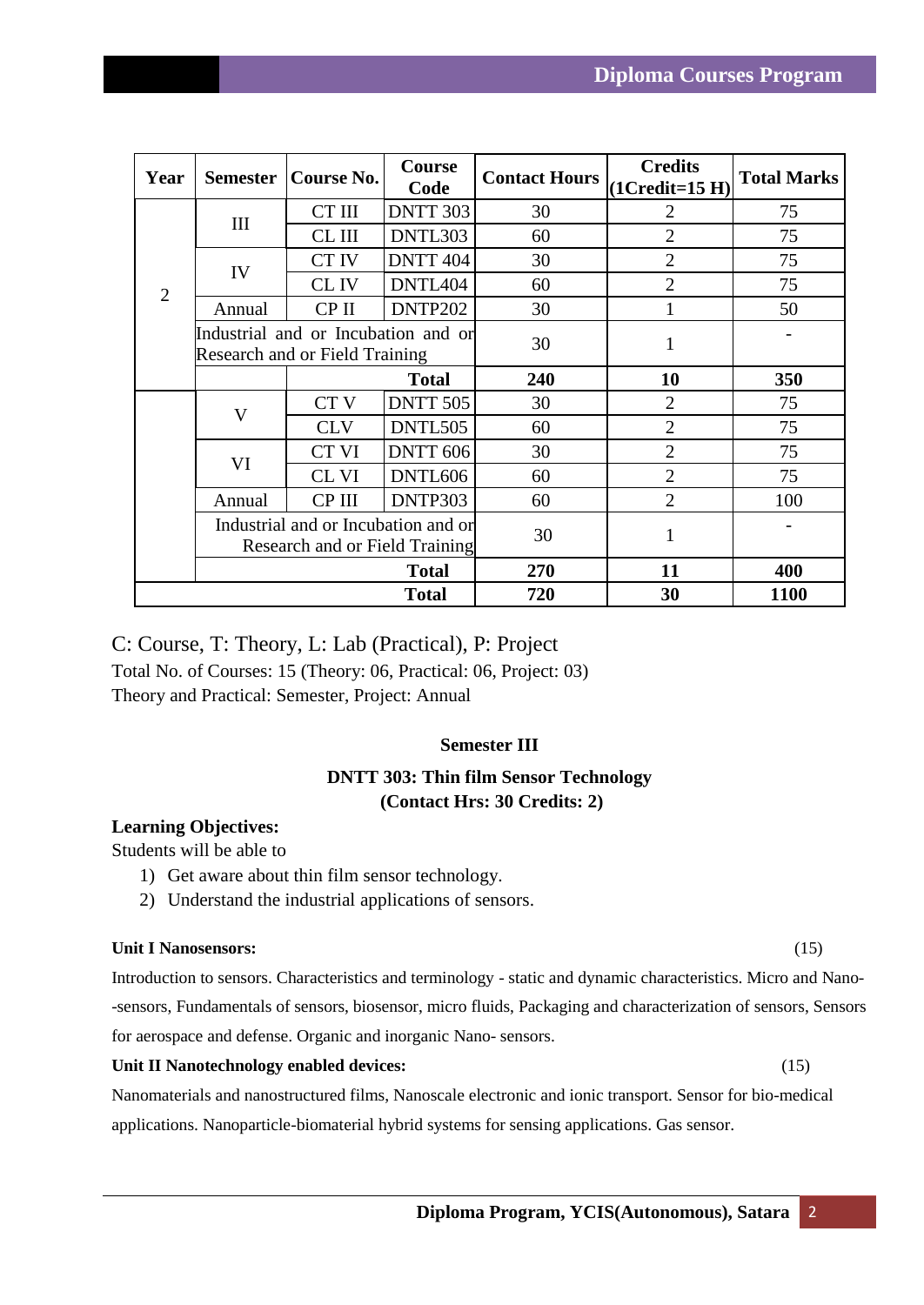#### **Learning Outcomes:**

#### **Unit I: After completion of the unit, Student is able to**

- 1. Understand types of Sensors
- 2. Uses of sensors

#### **Unit II: After completion of the unit, Student is able to**

- 1. Understand properties of Nanoscale electronics
- 2. Understand Nanosturcture films and its properties
- 3. Understand various opportunities in applications of bio- sensors Explain SILAR technique

#### **Reference Books**:

- 1. Chemical Sensors and Biosensors; Brian, R Eggins; Wiley; New York, Chichester, 2002.
- 2. Biosensors: A Practical Approach, J. Cooper & C. Tass, Oxford University Press, 2004.
- 3. Nanomaterials for Biosensors, Cs. Kumar, Wiley VCH, 2007.
- **4.** Smart Biosensor Technology, G.K. Knoff, A.S. Bassi, CRC Press, 2006.

## **DNTL303**: **(Practical): (Contact Hrs: 60 Credits: 02)**

#### **Learning Objectives:**

Students will be able to

- 1) Understand properties for thin film
- 2) Understand various Optical properties of thin films.
- 3) Understand various Electrical properties of thin films.
- 4) Understand calibration of sensor.

#### **List of Practical's (15)**

- 1. Deposition of thin films using SILAR method on glass substrate-I
- 2. Deposition of thin films using SILAR method on glass substrate.-II
- 3. Deposition of thin films using CBD glass substrate-I
- 4. Deposition of thin films using CBD glass substrate.-II
- 5. Deposition of thin films using SILAR method on silica substrate.
- 6. Deposition of thin films using CBD silica substrate.
- 7. Study Physical properties of thin film.
- 8. Optical properties of thin film (Transmittance)
- 9. Optical properties of thin film (Absorbance)
- 10. Optical properties of thin film (band gap)
- 11. Morphological characterization of thin film by using SEM
- 12. Electrical properties of thin film (Resistivity)
- 13. Electrical properties of thin film (Conductivity)
- 14. Calibration of sensor (Sensitivity and Stability)
- 15. Study Biosensor for medical diagnosis.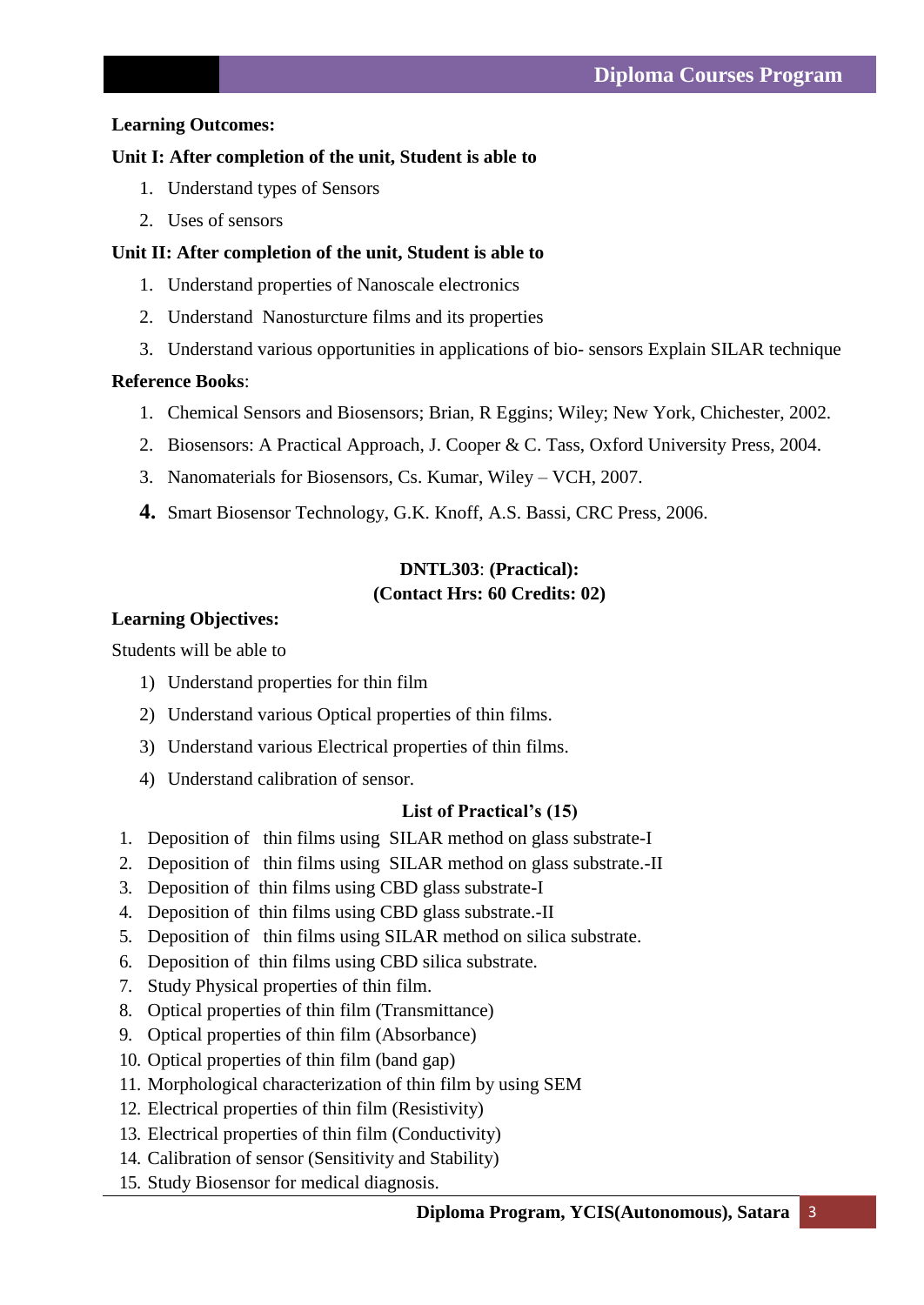### **Learning Outcomes:**

After completion of the practical, Student is able to

- 1) Develop skill for measuring physical, optical and electrical properties of sensor.
- 2) Get technical knowledge of thin films synthesis for sensor applications
- 3) Develop basic skills required for sensor development.

#### **Reference Books**:

1. A Laboratory Course in Nanoscience and Nanotechnology by Dr. Gerrard Eddy Jai Poinern; CRC Press, Taylor and Francis Group, 2015.

#### **Semester IV**

## **DNTT 404: Biosensor (Contact Hrs: 30 Credits: 2)**

#### **Learning Objectives:**

Students will be able to

- 1) Get knowledge about biosensor
- 2) Understand the applications of biosensor.

#### **Unit I Introduction to Biosensors: (Lecture 15)**

Definitions, biological inspiration, types of sensors, target analytes, various recognition, Recognition event : Catalytic, Single and multiple enzyme, Bio Affinity: Labeled and Label free, whole cell sensing – bacteria, yeast, mammalian cell, Generation of Biosensor; Biomolecule Immobilization Techniques, Enzyme Kinetics

#### Unit II Applications of Biosensors: (Lecture 15)

Biosensors and diabetes management, Microfabricated biosensors and point-of-care diagnostics systems, Noninvasive biosensors in clinical analysis; Surface plasmon resonance and evanescent wave biosensors, Biological MEMS materials

#### **Learning Outcomes:**

#### **Unit I: After completion of the unit, Student is able to**

- 1. Explain parts of biosensor
- 2. Know Bio Affinity
- 3. Know generation of biosensor

#### **Unit II: After completion of the unit, Student is able to**

- 1. Explain biosensors in clinical analysis
- 2. Explain Biological MEMS material
- 3. Explain application of biosensor in diagnostics systems

#### **Reference Books**: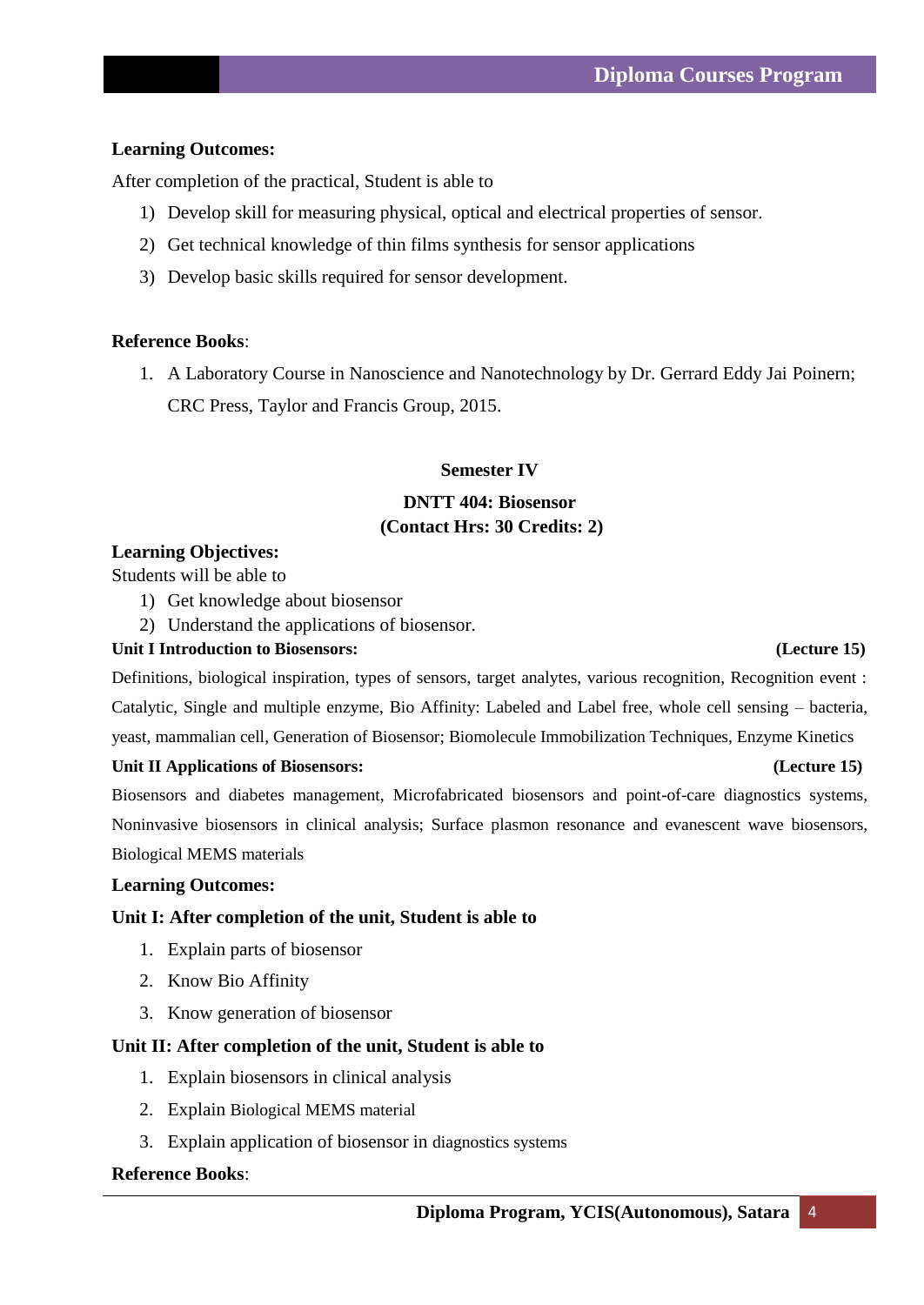- 1. Introduction to Biosensors by Jeong-Yeol Yoon; Publisher: Springer-Verlag New York Ed.1
- 2. Recognition Receptors in Biosens.by Mohammed Zourob; Publisher: Springer-Verlag New York Ed.1
- **3.** Novel Approaches in Biosensors and Rapid Diagnostic Assays by Zvi Liron; Publisher: Springer US Ed.1

## **DNTL404**: **(Practical): (Contact Hrs: 60 Credits: 02)**

#### **Learning Objectives:**

Students will be able to

- 1. Understand techniques MEMS
- 2. Understand various characteristics of transducers.
- 3. Understand BioMEMS.
- 4. Understand immobilization method.

#### **List of Practical's (15)**

- 1. To study about various static and dynamic characteristics of Transducers.
- 2. To study about Electrochemical & optical Transduction.
- 3. Introduction to various types of Biosensors.
- 4. To study about different types of Force Measurement Techniques.
- 5. To study about different types of Torque Measurement Techniques.
- 6. Introduction to Bio-MEMs.
- 7. To study about various fabrication techniques of BioMEMs.
- 8. Immobilization methods (i) Absorption (ii) Covalent Binding (iii) Entrapment
- 9. Study of alcohol based Biosensor
- 10. Study of Glucose based biosensor
- 11. Study of enzyme based biosensor
- 12. Study of DNA based biosensor
- 13. Study of mechanism and action of voltametric DNA biosensor
- 14. Study of Graphene based Electrochemical DNA biosensor.
- 15. Validation study of paper based biosensor for detecting pesticides

#### **Learning Outcomes:**

After completion of the practical, Student is able to

- 1. Develop skill for Electrochemical & optical Transduction
- 2. Get technical knowledge of MEMS
- 3. Develop basic skills required for biosensor.